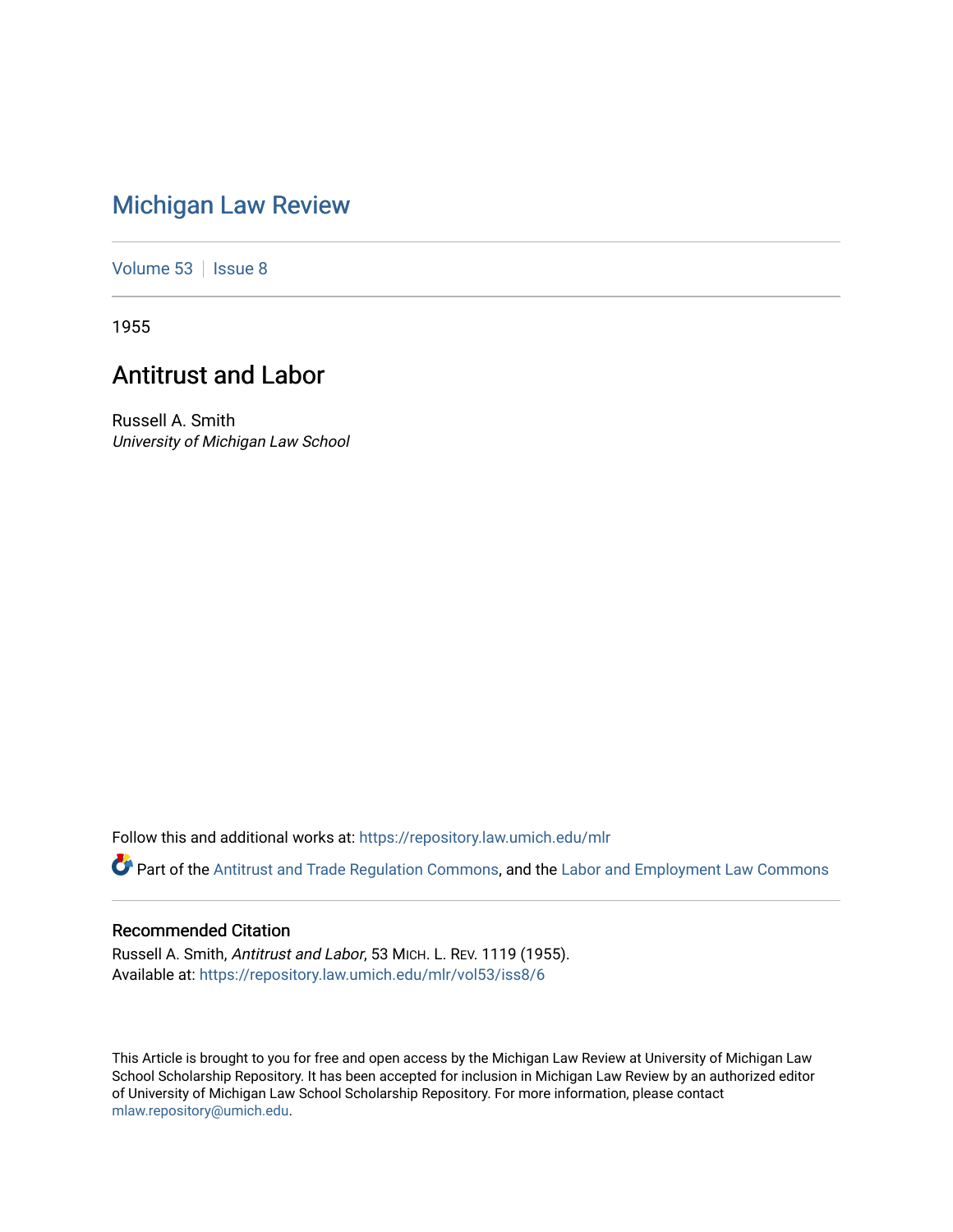## ANTITRUST AND LABOR

*Russell* A. *Smith\** 

THE thirteen-page treatment of the subject of "organized labor" in the *Report of the Attorney General's National Committee to*  $S_{t}$ *Study the Antitrust Laws* shows that the committee approached the subject gingerly, and that the counsel of moderation prevailed. The views of those who would change the national policy favoring (or at least tolerating) the existing institutions of trade unionism and collective bargaining by subjecting unions to "monopoly" standards are not discussed in the *Report.1* The result is a limited and generalized approach, which holds that some kinds of union practices "aimed directly at commercial market restraints" run counter to our national antitrust policy and should be prohibited by some law. With but two dissenting voices the committee says:

... This Committee believes that union actions aimed at directly fixing the kind or amount of products which may be used, produced or sold, their market price, the geographical area in which they may be used, produced or sold, or the number of firms which may engage in their production or distribution are contrary to antitrust policy. To the best of our knowledge, no national union flatly claims the right to engage in such activities. We believe that where the concession demanded from an employer as prerequisite *to* ordering the cessation of coercive action against him is participation in such a scheme for market control, this union conduct should be prohibited by some statute."<sup>2</sup>

Most observers will agree with this expression of policy, though many, with the dissenters, will be apprehensive of a statutory formulation of

\*Professor of Law, University of Michigan.-Ed.

1 These views are well illustrated by the Gwinn-Fisher Bill, H.R. 8449, 82d Cong., 2d sess. (1952). For discussions of these proposals, see Iserman, "The Labor Monopoly Problem: Gwinn-Fisher Bill Would Effect Reforms," 38 A.B.A.J. 743 (1952); and Kamin, "The Fiction of 'Labor Monopoly': A Reply to Mr. Iserman," id. at 748.

The Gwinn-Fisher bill would not only cover direct commercial restraints of the kind envisaged by the antitrust committee's proposal, but, in addition, would attempt to eliminate what Mr. Iserman refers to as "centralized control of bargaining." This would be accomplished by making illegal multiple employer bargaining or concerted action, and concerted action among unions, in relation to wages and other terms of employment, except in the case of small, local labor market bargaining units numbering not more than 5,000 employees.

2 REPORT OF THE ATTORNEY GENERAL'S NATIONAL COMMITTEE TO STUDY THE ANTI-TRUST LAws, March 31, 1955, p. 294 (hereinafter referred to as REPORT, followed by the page number).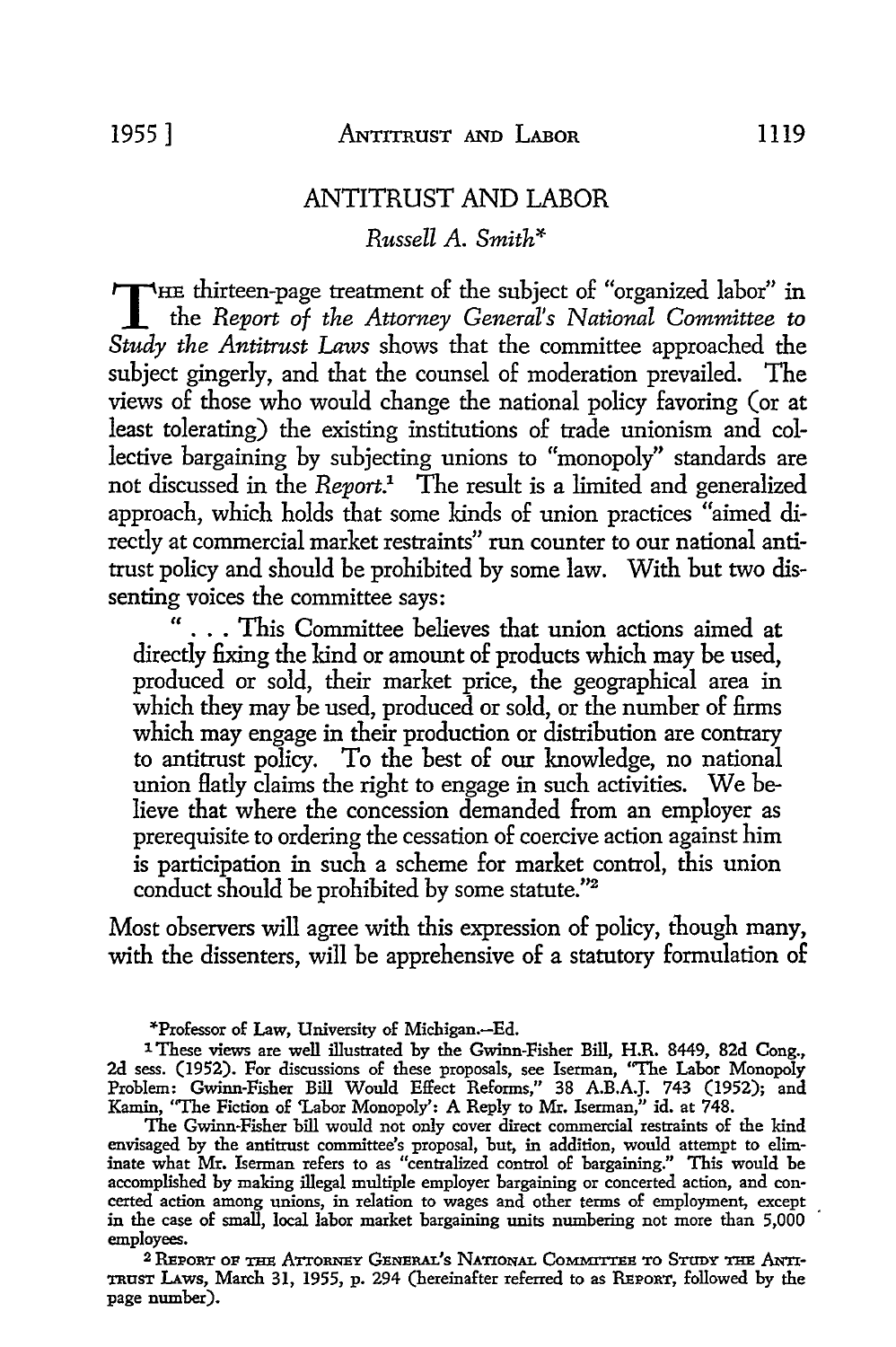this proposition in such general terms that "potential abuse" will be invited  $\overline{3}$ 

The committee's failure to discuss the basic economic issues raised by the existence of union power doubtless reflects its judgment of the scope of its assignment. "At the outset," the *Report* begins, "we emphasize that appraisal of the Nation's labor-management relations policy goes beyond this antitrust study."<sup>4</sup> Thus the committee assumed, on the one hand, that the national labor policy is to encourage collective bargaining on terms and conditions of employment,<sup>8</sup> and, on the other hand, that the national antitrust policy is the "promotion of competition in open markets."<sup>6</sup> The committee evidently believed that it was not called upon to evaluate the one policy as against the other, but was to view-each policy as of-equal standing in the national hierarchy of values. Thus, it accepted as its responsibility only an inquiry into "those union activities, not directed at such established [i.e., recognized] union ends, but instead at direct restraints on commercial competition."7 Constituted as the committee was, I think this was a wise decision. At the same time it must be recognized that the proponents and opponents of an antitrust curb on union power as such may fairly claim that this issue was not considered on the merits.

Even within the comparatively narrow jurisdictional limits set by the committee, it has not undertaken to make a first-hand examination of the relevant facts. One gathers that primary reliance has been placed upon "reported cases," relatively few in number, to show the existence of the practices which the committee condemns.<sup>8</sup> This is consistent with the general thesis of the committee, underlying its entire report, that its "aim is not to add to the storehouse of statistical data or to survey the economic effects of antitrust applications to specific industries" but, rather, "to weave as coherent a pattern as possible in the light of the differences and seeming inconsistencies of the legislative and judicial strands that make up our antitrust fabric" in the hope

- $5$  Ibid.
- 6REPORT 1.
- <sup>7</sup> REPORT 294.

<sup>3</sup>Thus, in a dissent filed by Walter Adams, and concurred in by Raymond Dickey, the point is made that "to the extent that the limits of challenged union conduct are defined in terms of 'object' (i.e., intent), the proposal is subject to potential abuse." RE'· .PORT 305.

<sup>4</sup> REPORT 293.

s "Reported- cases indicate, however, that some unions have engaged in some practices aimed directly at commercial market restraints by fixing the kind or amount of products which may be sold in any area or their market price." REPORT 304.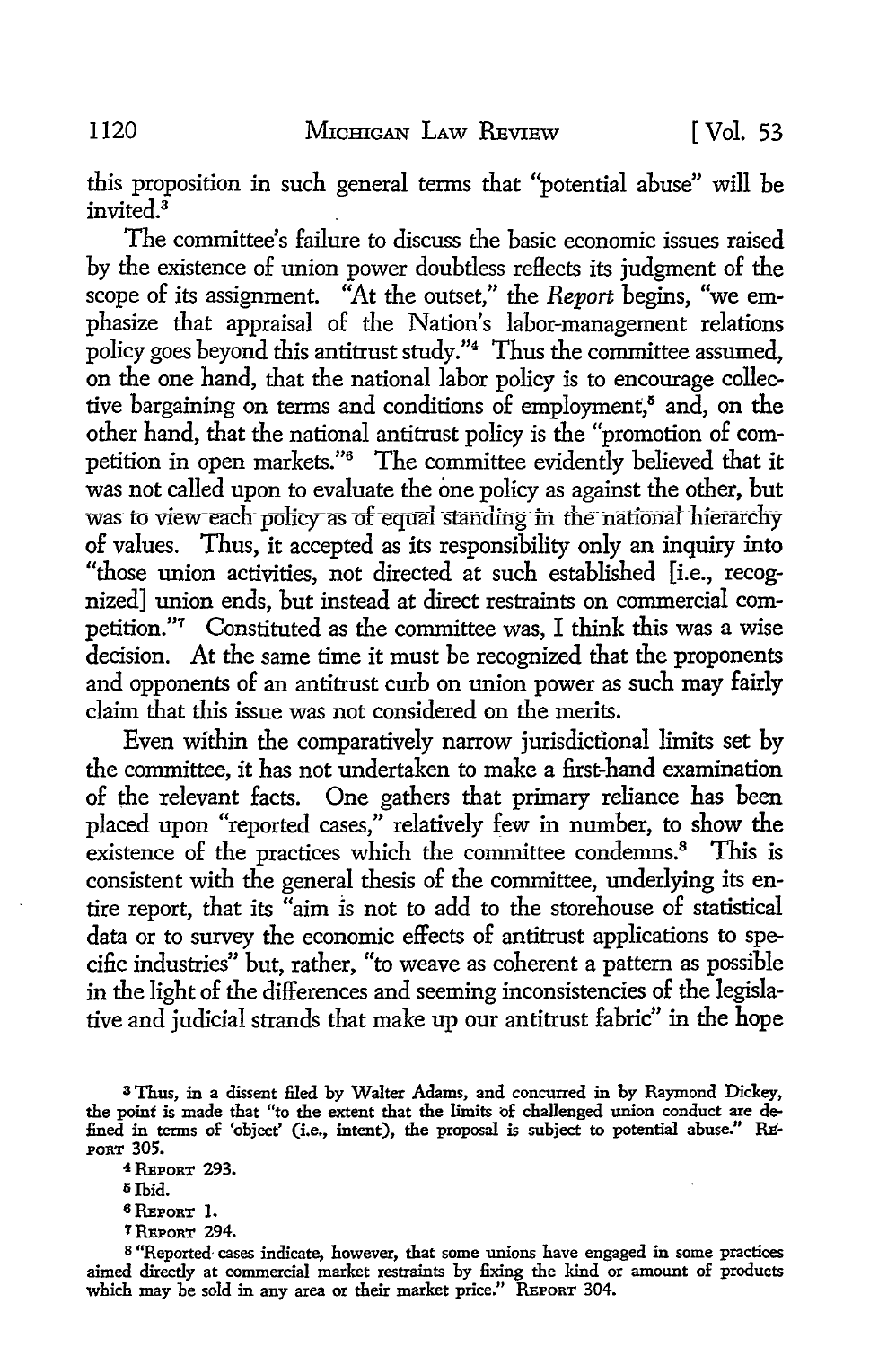that "clarification" will yield better guides to those concerned.<sup>9</sup> With respect to trade union practices, this "clarification" consists in showing that existing law deals to some extent with the subject, hut, as the committee thinks, incompletely. The logic appears to be that existing law shows that the practices in question are not justifiable, and that the problem is simply to close gaps and round out enforcement. This is a plausible methodology, hut it involves the risk of criticism that the exact dimensions of the problems under consideration have not been taken.<sup>10</sup>

The committee's approach makes its analysis of existing federal law very important. This consists of examination of "antitrust coverage" and of the "relevant provisions of the Labor-Management Relations Act of 1947." The committee has furnished us with a succinct and useful analysis of the pertinent statutes and decisions.

#### *The Survey of Antitrust Coverage*

The survey of antitrust coverage reviews, in about eight printed pages, the history and present status of trade unions under the Sherman Act. The *Report* begins with a summary of the 1908 decision of the Court in the *Danbury Hatters11* case, and treats next the judicial delimitation of sections 6 and 20 of the Clayton Act in the *Duplex1-*<sup>2</sup> and *Bedford Cut Stone13* cases. Proceeding chronologically, it finds that a key distinction emerged in the *Coronado14* and *Apex15* cases be-

**9 REPORT 4.**<br>10Thus, the dissenting statement of Walter Adams states: "In dissenting, I am not unmindful of the concern over allegedly widespread labor abuses. I believe, however, that ful and comprehensive investigation of all the facts within the context of market reality." REPORT 305-306.

11 Loewe v. Lawlor, 208 U.S. 274, 28 S.Ct. 301 (1908).

<sup>12</sup>Duplex Printing Press Co. v. Deering, 254 U.S. 443, 41 S.Ct. 172 (1921). For comments on this case, see 21 CoL. L. REv. 258 (1921); 34 HARV. L. REv. 880 at 885 (1921); 1 W1s. L. REv. 186 (1921); Mason, ''The Labor Clauses of the Clayton Act," 18 Am. Pol. Sci. Rev. 489 (1924); and Powell, "The Supreme Court's Control Over the Issuance of Injunctions in Labor Disputes," 13 Proc. Am. Pol. Scr. Assn. 37 at 49-54 (1928). 13 Bedford Cut Stone Co. v. Journeymen Stone Cutter's Assn., 274 U.S. 37, 47 S.Ct.

**522 (1927).** 

14 United Mine Workers of America v. Coronado Coal *Co.,* 259 U.S. 344, 42 S.Ct. 570 (1922); 268 U.S. 295, 45 S.Ct. 551 (1925).

15 Apex Hosiery Co. v. Leader, 310 U.S. 469, 60 S.Ct. 982 (1940). For comments on this case, see Brown, "The Apex Case and Its Effect Upon Labor Activities and the Anti-Trust Laws," 21 Bosr. Univ. L. Rev. 48 (1941); Gregory, "The Sherman Act v.<br>Labor," 8 UNIv. Cm. L. Rev. 222 (1941); Cavers, ''Labor v. Sherman Act," 8 UNIv. Cm. L. REv. 246 (1941); Landis, "The Apex Case," 26 CoRN. L. Q. 191 (1941); Steffen, ''Labor Activities in Restraint of Trade: The Apex Case,'' 50 YALE L. J. 787 (1941); and notes in 54 HARv. L. REv. 146 (1940), and 39 Micg. L. REv. 462 (1941).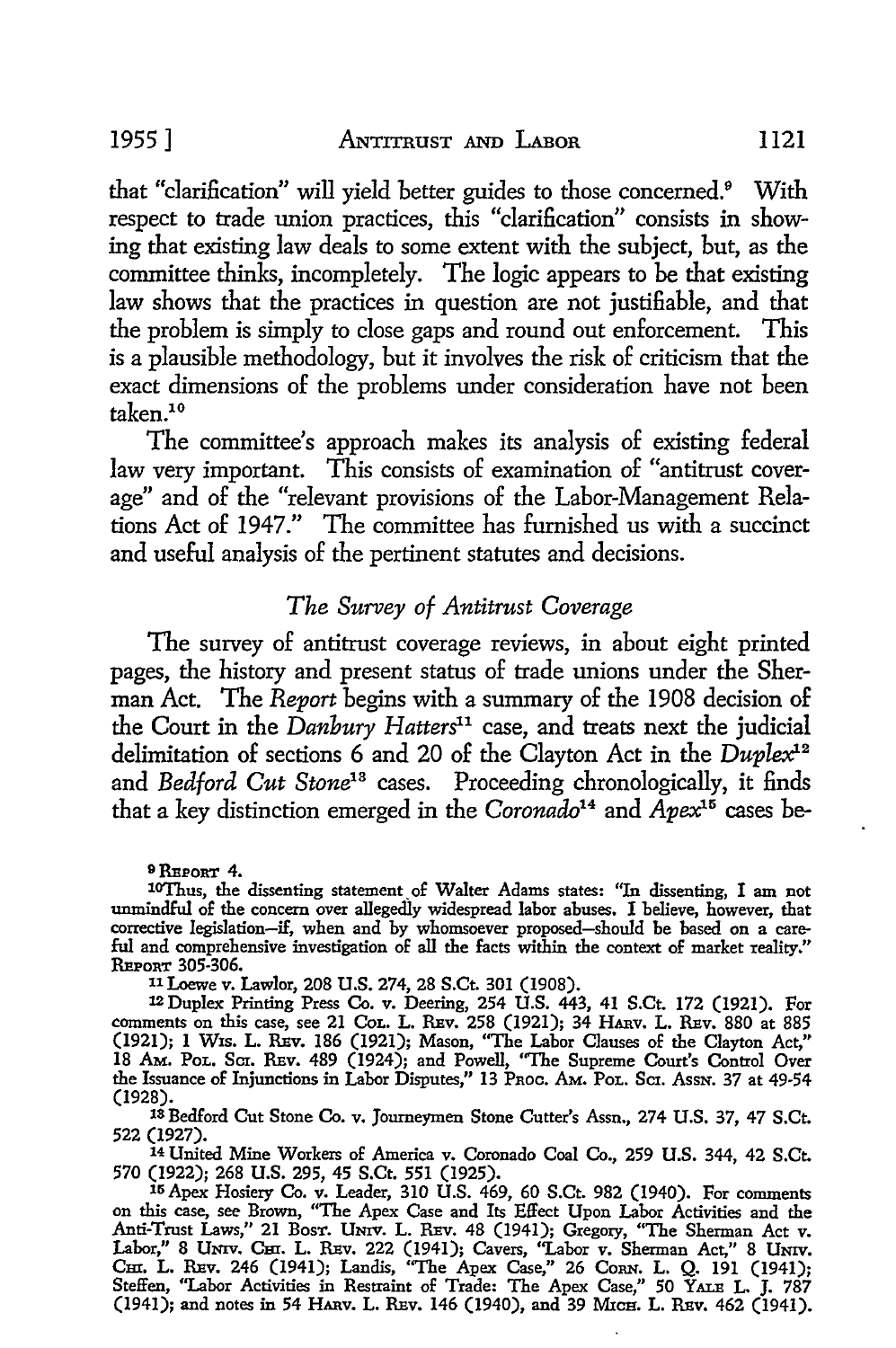tween union activities aimed at "furthering rightful union objectives" and activities aimed at suppressing commercial competition. Finally, it considers the limiting impact of *United States v. Hutcheson16* and the broadening impact of *Allen-Bradley.11* These and related cases are, of course, familiar to students of labor law. The committee essays to interpret, not to appraise, these decisions. In this group of cases the *Coronado-Apex, Hutcheson,* and *Allen-Bradley* trilogy are obviously the most important.

In *Coronado* and *Apex* the Court had to consider primary union concerted action, unlawful by standards of tort law,<sup>18</sup> directed for recognition or organizational purposes against a mine operator and a hosiery manufacturer, respectively. The violent conduct involved clearly was not immunized by section 20 of the Clayton Act. However, this fact alone did not, by inverse reasoning, require the conclusion that the Sherman Act could be applied. The Court held, in line with established doctrine, that the act was not designed to provide an additional federal remedy against violence affecting interstate commerce but; rather, to deal with conduct specifically aimed at market restrictions.19 The Court ruled that this intent could not be predicated alone on the reduction through strike action of the supply of a product entering interstate commerce, but had to involve the specific purpose "to restrain or control the supply entering and moving in in-

16 312 U.S. 219, 61 S.Ct. 463 (1941). For discussions of this case see Cavers, "And What of the Apex Case Now?" 8 UNIV. Cm. L. REV. 516 (1941); Gregory, "The New Sherman-Clayton-Norris-LaGuardia Act," 8 UNIV. Cm. L. REV. 503 (1941); Carey, "The Apex and Hutcheson Cases," 25 MINN. L. REv. 915 (1941); Tunks, "A New Federal Charter for Trade Unionism," 41 CoL. L. REv. 969 (1941); Teller, "Federal Intervention in Labor Disputes and Collective Bargaining-the Hutcheson Case," 40 MrcH. L. REv. 24 (1941); Steffen, "Labor Activities in Restraint of Trade; The Hutcheson Case," 36 ILL. L. REV. 1 (1941); Nathanson and Wirtz, "The Hutcheson Case: Another View," 36 ILL. L. REv. 41 (1941); and notes in 41 CoL. L. REv. 532 (1941), 29 GEO. L. J. 770 (1941), 9 GEO. WASH. L. REV. 724 (1941), and 89 UNIV. PA. L. REV. 827 (1941).

17 Allen Bradley Co. v. Local Union No. 3, Intl. Brotherhood of Electrical Workers, 325 U.S. 797, 65 S.Ct. 1533 (1945). See Dodds, "The Supreme Court and Organized Labor, 1941-1945," 58 HARV. L. REV. 1018 (1945), and notes in 45 Col. L. REV. 272 (1945), 58 HARV. L. REV. 273 (1944), and 43 MICH L. REV. 818 (1945).

18 In Coronado, the Union used tactics of physical violence, and in Apex the Union used the "sit-down" strike.

19 Jn Apex, Justice Stone said, for the Court: ''These cases [referring to the Coronado cases, among others] show that activities of labor organizations not immunized by the Clayton Act are not necessarily violations of the Sherman Act. Underlying and implicit in all of them is recognition that the Sherman Act was not enacted to police interstate transportation, or to afford a remedy for wrongs, which are actionable under state law, and result from combinations and conspiracies which fall short, both in their purpose and effect, of any form of market control of a commodity, such as to 'monopolize the supply, control its price, or discriminate between its would-be purchasers.'" Apex Hosiery Co. v. Leader, 310 U.S. 469 at 512, 60 S.Ct. 982 (1940).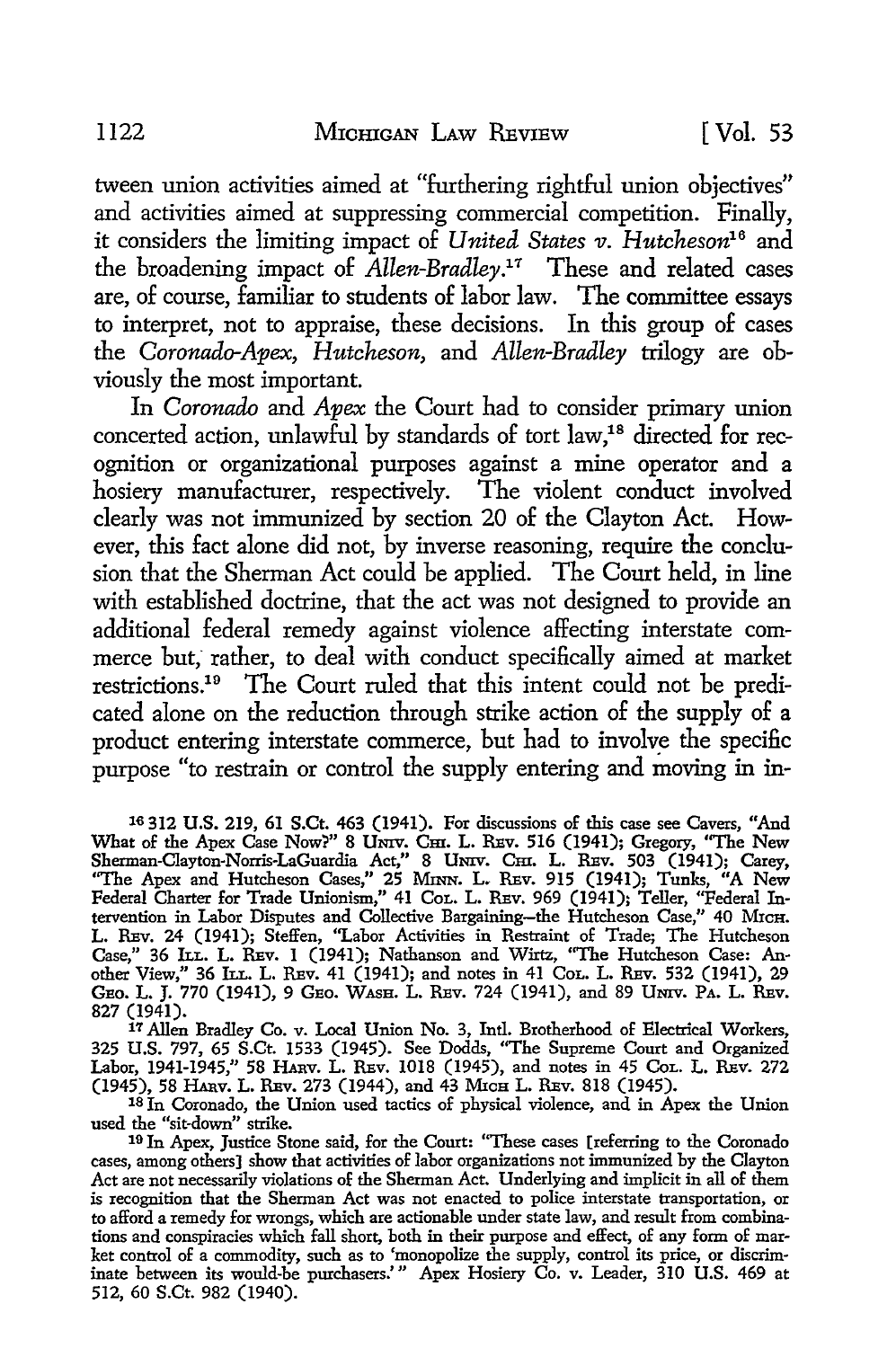terstate commerce, or the price of it in interstate markets."20 This formulation of the rule led to a retrial in *Coronado,* in which the required motivation was held to have been established. In *Apex* no such showing was made, so the action against the union was dismissed. "From this decision," according to the committee's analysis, "there emerges a distinction, deemed essential by this committee, between union activities aiming, on the one hand, at furthering rightful union objectives and, on the other hand, at directly 'suppressing [commercial] competition or fixing prices' of commercial products."<sup>21</sup> The committee evidently considers that this distinction may have continuing vitality despite *United States v. Hutcheson,* and, on this basis, it concludes, as its first proposition by way of summarizing existing law, that "where the union engages in fraud or violence and intends or achieves some direct commercial restraint," it "may be" vulnerable to Sherman Act proceedings.<sup>22</sup>

The committee has, I think, treated a little too cavalierly the *Coronado-Apex* cases. These cases did, indeed, narrow the scope of the Sherman Act in relation to trade union activities by emphasizing that liability had to be founded upon some direct and intentional connection between the union's activities and market restraint or control.<sup>23</sup> Yet the evidence which the Court ultimately found sufficient, in the second *Coronado* opinion, to establish liability was nothing more nor less than a concern of the embattled United Mine Workers that nonunion coal from the Bache-Denman mines upon entering the interstate market might seriously endanger wage scales prevailing in unionized mines.<sup>24</sup> It is significant, however, that the union's conduct was

20 Ibid.

<sup>21</sup> REPORT 296.

22 RBPOR'I' 299.

<sup>23</sup>This kind of intent was not required in the early interstate secondary boycott cases, such as Loewe v. Lawlor, 208 U.S. 274, 28 S.Ct. 301 (1908). 24 Note the following, for example, from the second opinion:

"Part of the new evidence was an extract from the convention proceedings of District No. 21 at Fort Smith, Arkansas, in February, 1914, in which the delegates discussed the difficulties presented in their maintenance of the union scale in Arkansas, Oklahoma and Texas because of the keen competition from the non-union £elds of Southern Colorado and the non·union £elds of the South in Alabama and Tennessee. Stewart, the president, called attention to a new £eld in Oklahoma which he said would be a great competitor of union coal £elds, and that District No. 21 would be forced to call a strike to bring into line certain operators in that section, and in the event that they did so the District would £ght such a conflict to the bitter end regardless of cost. They also discussed a proposal to reduce the scale at the union mines at McCurtain, Oklahoma, which Stewart advocated, in order that the McCurtain operators might be put on a proper competitive basis in interstate markets with other operators. Several of the delegates at this convention took part in the riot of April 6th and the battle of July 17th following." 268 U.S. 295 at 306-307, 45 S.Ct. 551 (1925).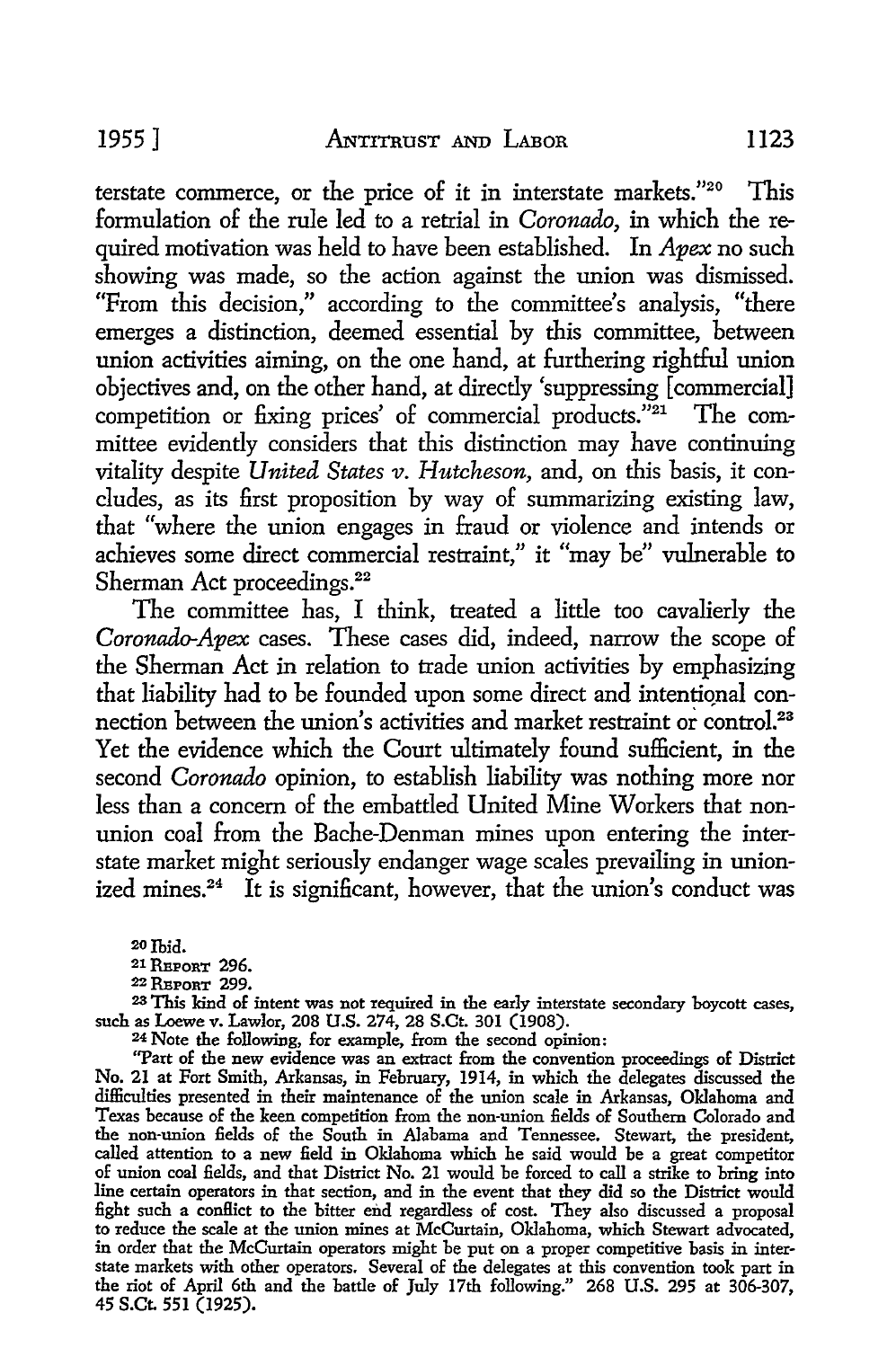in the setting of a decision by the Coronado Company to abandon the union shop and the union wage scale. Basically, the union sought to compel the company to rescind this decision. Concern with the protection of employment standards in organized areas is surely present in many, if not most, union recognition campaigns. While Justice Stone reiterated with apparent approval in the *Apex* opinion the antitrust-labor formula stated in *Coronado,* there is reason to doubt, from other observations in his opinion, that the Court in 1940 would have held this element alone sufficient to establish Sherman Act liability.<sup>25</sup> Moreover, I doubt that this organizational motivation for concerted action is intended by the committee to be included as one of the "specific union activities which have as their direct object direct control of the market ... ,"26 and which should therefore be prohibited by law, for any such proposal would be inconsistent with the national "labormanagement relations policy," which the committee accepts. I think we must credit the committee simply with approval of the general formulation of antitrust doctrine in *Coronado* and *Apex.,* and not read its analysis and recommendation as an underwriting of the specific decision in *Coronado.* 

A fairly persuasive argument can be made, as a matter of fact, that the Court in the later *Hutcheson* and *Allen-Bradley* cases actually moved away from the *Coronado-Apex* formula to a position which excludes union activities from antitrust coverage except where they are part of a concert with employers to accomplish objectives outlawed by the Sherman Act. In *Hutcheson* the Court used the now famous "inter-

25 The following interesting paragraph appears in Justice Stone's opinion in Apex Hosiery Co. v. Leader, 310 U.S. 469 at 503-504, 60 S.Ct. 982 (1940): ·

"Strikes or agreements not to work, entered into by laborers to compel employers **to**  yield to their demand, may restrict to some extent the power of employers who are parties to the dispute to compete in the market with those not subject to such demands. But under the doctrine applied to non-labor cases, the mere fact of such restrictions on competition does not in itself bring the parties to the agreement within the condemnation of the Sherman Act. *Appalachian Coals* v. *United States, supra,* 360. Furthermore, successful union activity, as for example consummation of a wage agreement with employers, may have some influence on price competition by eliminating that part of such competition which is based on differences in labor standards. Since, in order to render a labor combination effective it must eliminate the competition from non-union made goods, see American Steel *Foundries* v. *Tri-City Central Trades Council,* 257 U.S. 184, 209, an elimination of price competition based on differences in labor standards is the objective of any national labor organization. But this effect on competition has not been considered to be the kind of curtailment of price competition prohibited by the Sherman Act. See *Levering* & *Garrigues*  Co. v. *Morrin, supra;* cf. *American Foundries* case, *supra,* 209; *National Association of Window Glass Mfrs.* v. *United States,* 263 U.S. 403."

It may be questioned whether the United Mine Workers, in Coronado, was really seeking anything more than the "'elimination of price competition based on labor standards." 26 REPORT 304.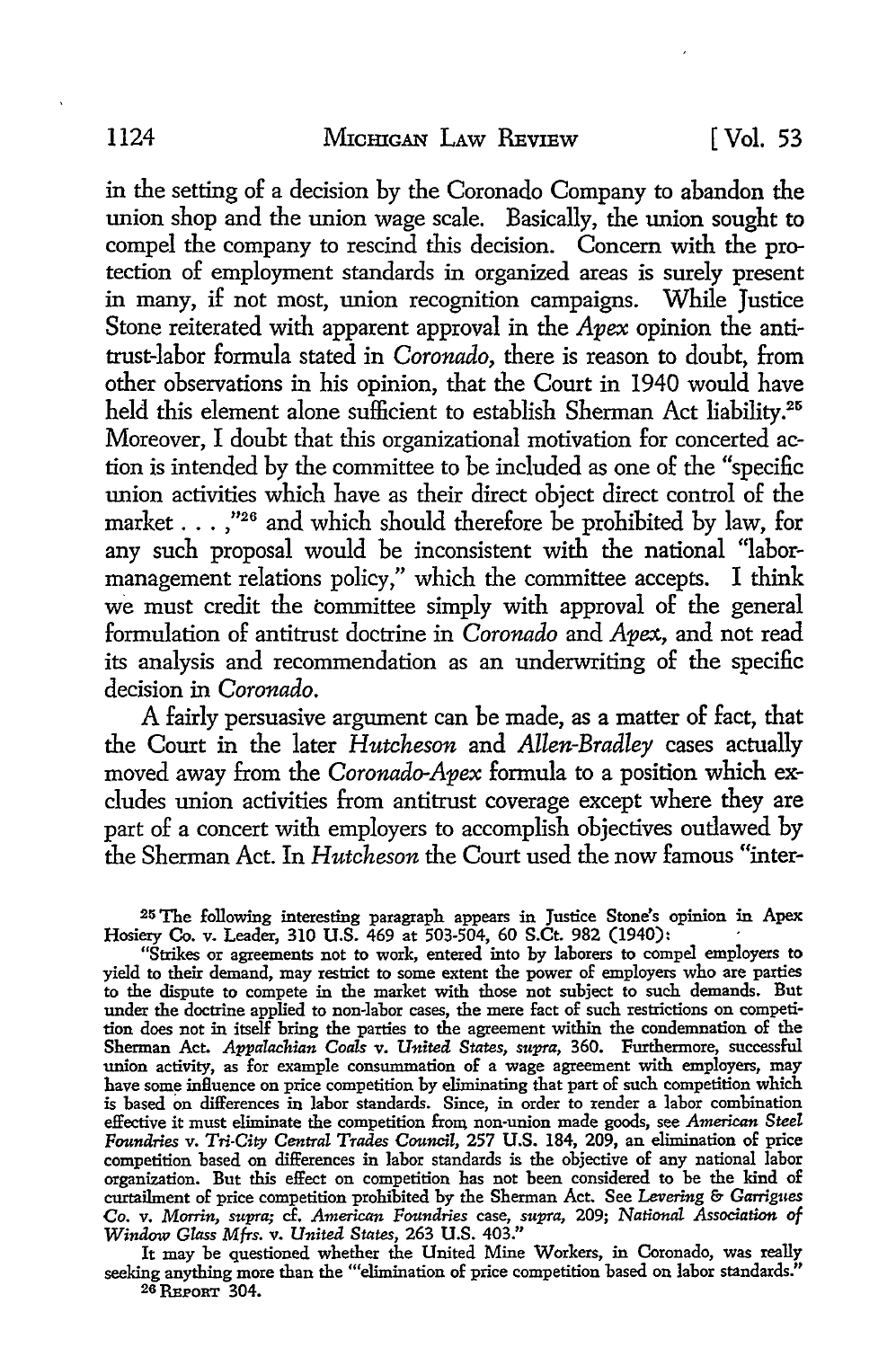lacing statutes" rationale to immunize peaceful jurisdictional strike and boycott conduct from liability under the Sherman Act. It reasoned that since such conduct is not enjoinable under section 4 of the Norris-LaGuardia Act, and since a primary purpose of the Norris Act was to repudiate the narrow construction which had been placed on section 20 of the Clayton Act, Congress must have intended that the general immunity granted by section 20 to kinds of conduct made nonenioinable should be extended to conduct protected against injunction by the Norris Act.<sup>27</sup> The most interesting point about this analysis, for present purposes, lies in the fact that it was really unnecessary, for, as Justice Stone pointed out in his concurring opinion, union nonliability was clear under previous decisions of the Court, especially *Apex.* It seems reasonable, therefore, to conclude that Justice Frankfurter and his associates joining in the majority opinion, who did not even discuss the *Coronado* and *Apex* cases, deliberately chose an approach to union Sherman Act coverage different from and narrower than that laid down previously. The shift seems to have been away from a doctrine which required an examination of specific union objectives or intentions and toward a rule which inquires simply whether the union is engaging in peaceful concerted action in connection with a labor dispute. It is clear, at least, that the *Hutcheson* doctrine would reject antitrust coverage of union strike action for *Coronado-type* objectives in the absence of violence.

The question, then, is whether Sherman Act liability would conceivably be permitted to turn simply on the question whether union conduct in connection with a labor dispute is violent (hence enjoinable despite Norris Act limitations) or non-violent (hence nonenjoinable). The committee evidently believes that this may be so, despite the point emphasized in *Apex* and other cases that the Sherman Act was not designed simply to police violence. The 1945 decision in the *Allen-Bradley* case is the most recent general treatment of the question, and the language used in the opinion is therefore significant.

<sup>27</sup> The opinion, by Justice Frankfurter, states:

<sup>&</sup>quot;The Norris-LaGuardia Act removed the fetters upon trade union activities, which according to judicial construction §20 of the Clayton Act had left untouched, by still further narrowing the circumstances under which the federal courts could grant injunctions in labor disputes. More especially, the Act explicitly formulated the 'public policy of the United States' in regard to the industrial conflict, and by its light established that the allowable area of union activity was not to be restricted, as it had been in the *Duplex* case, to an immediate employer-employee relation. Therefore, whether trade union conduct constitutes a violation of the Sherman Act is to be determined only by reading the Sherman Law and §20 of the Clayton Act and the Norris-LaGuardia Act as a harmonizing text of outlawry of labor conduct." 312 U.S. 219 at 231, 61 S.Ct. 463 (1941).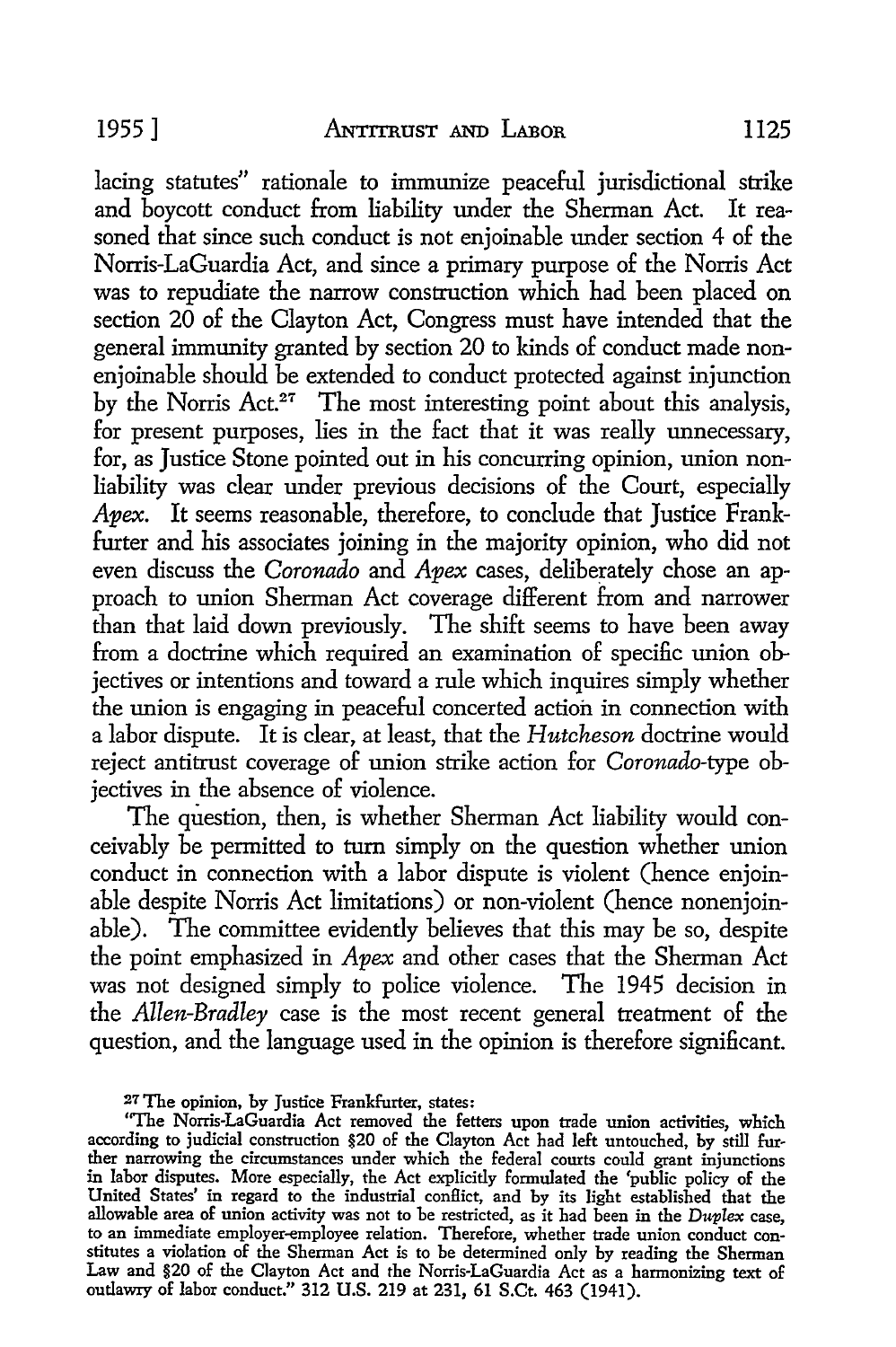The holding was that a union which had entered into formal agreements with manufacturers which were designed to protect an area price structure by excluding non-area products from the area market and to give the area union a monopoly on area work was equally guilty under the Sherman Act with the manufacturers, even though the union acted in pursuit of "their own interests as wage earners."<sup>28</sup> The Court reviewed the history of labor under the act ( without, however, mentioning the *Coronado* cases). *Apex,* it said, left labor unions still subject to the act to "'some extent not defined.'" The *Hutcheson*  doctrine was restated approvingly, with the observation that the union action which lay in the background in *Allen-Bradley* (threats of peaceful strikes and boycotts) would not have been a violation of the Sherman Act had there been no "union-contractor-manufacturer combination," even though the union, acting alone, might, as the "natural consequence" of its activities, have produced an exclusion of outside products from the market. The Court concluded, "Our holding means that the same labor union activities may or may not be in violation of the Sherman Act, dependent upon whether the union acts alone or in combination with business groups."29 The general tenor of the opinion justifies the view that the Court regarded traditional types of union concerted action as excluded from Sherman Act coverage where used in connection with a "labor dispute," except only where they are used specifically to aid a business combination. The Court could have stated expressly, either in *Hutcheson* or in *Allen-Bradley,* that the general exclusion of union action from the Sherman Act would be deemed forfeited if a union resorted to non-peaceful concerted action, but it did not do so.

The committee's next proposition is that commercial restraints by unions may be vulnerable to antitrust proceedings "where the union activity is not in the course of a labor dispute as defined in the Norris-LaGuardia Act." This suggests that even peaceful types of union concerted action may be subject to the Sherman Act in some circumstances. The *Report* cites the *Hawaiian Tuna Packers*<sup>30</sup> and *Columbia River Packers Association31* cases as the primary basis for this con-

29 325 U.S. 797 at 810, 65 S.Ct., 1533 (1945).

<sup>3</sup>0Hawaiian Tuna Packers, Ltd. v. International Longshoremen and Warehousemen's Union, (D.C. Hawaii 1947) 72 F. Supp. 562.

31 Columbia River Packer's Assn. v. Hinton, 315 U.S. 143, 62 S.Ct. 520 (1942).

<sup>28</sup> The opinion, by Justice Black, states: "Our problem in this case is therefore a very narrow one-do labor unions violate the Sherman Act when, in order to further their own interests as wage earners, they aid and abet business men to do the precise things which that Act prohibits?" 325 U.S. 797 at 801, 65 S.Ct. 1533 (1945).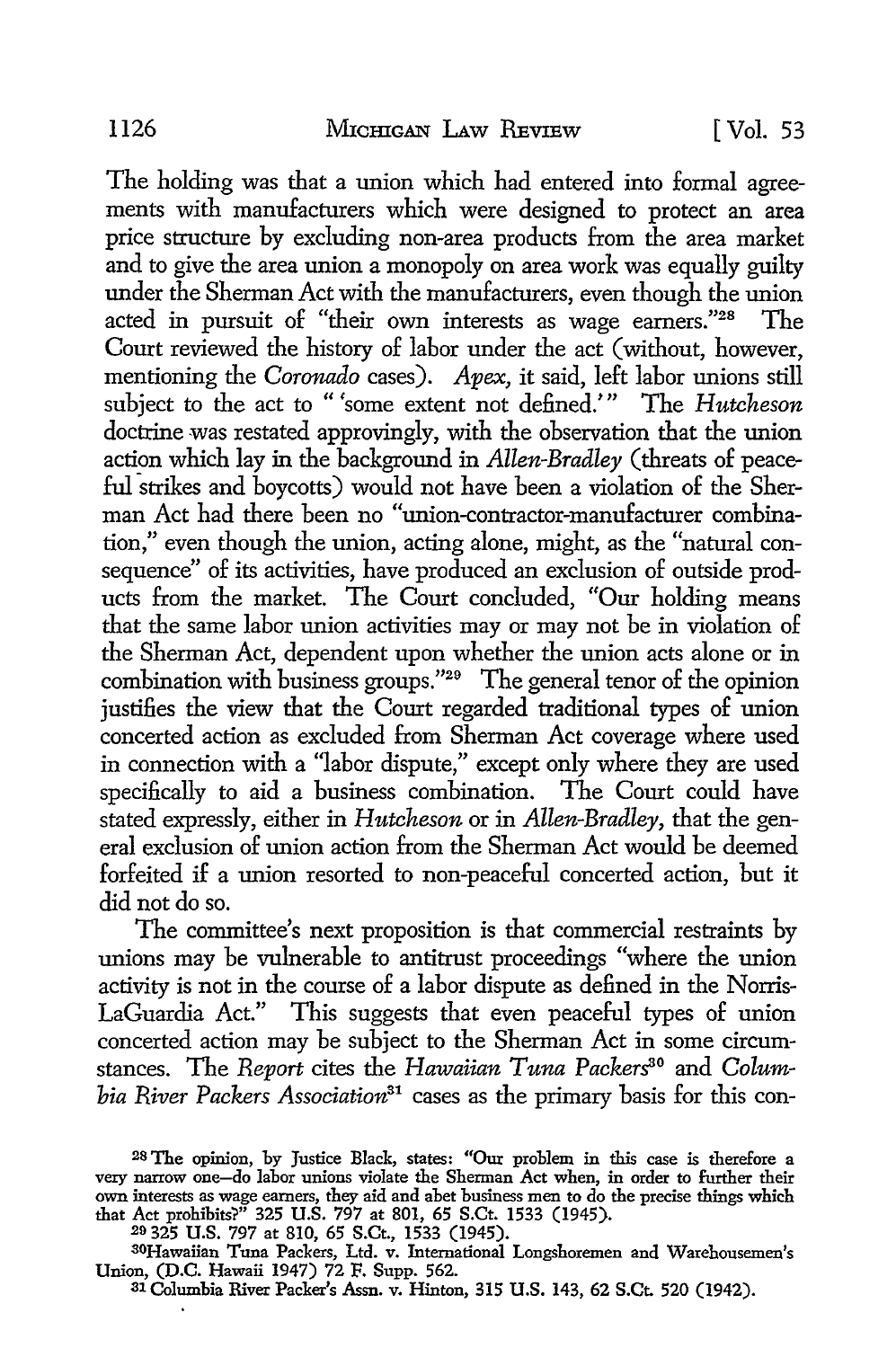clusion. In each of these cases there were involved, within the "union," individuals (fishermen) whom the Court considered to be independent entrepreneurs, not employees, and the Court viewed the cases as attempts to achieve price-fixing, not wage-fixing. This is not the occasion for a critical examination of the Court's independent enterpriser analysis, although this point is not free of difficulty as some of the cases (non-antitrust) involving services rather than products suggest.<sup>32</sup> One may agree with the committee, at least, that the *Hutcheson* doctrine does not seem to apply where there is no incident of an employment relationship at stake in the concerted action.

The committee suggests further that cases such as *Giboney v. Empire Storage Co.*<sup>33</sup> tend to show by analogy that "a dispute involving the object of direct market control may not constitute a 'labor dispute' within Norris-LaGuardia. . . .<sup>"34</sup> In the *Giboney* case the courts of Missouri held that picketing as part of a course of action designed to force an ice supplier to stop sales to non-union peddlers was enjoinable because the union sought thereby to force the supplier to violate the state's antitrust laws. The only question presented to the Supreme Court was whether this injunction was forbidden under the picketingfree speech principle declared in the *Thornhill*<sup>35</sup> case. Clearly, the Court, in holding that the civil rights of the union were not violated by the injunction, did not purport to say that similar union conduct involving interstate commerce would be violative of the Sherman Act or would be subject to injunction despite the Norris Act. The committee's point, however, may be simply that the Court, by indicating its willingness to permit a state to give effect to its antitrust policies in cases involving union activity, thereby suggested that it may be ready to narrow further the "labor dispute" definition of the Norris Act. This interpretation of the case is a bit fanciful.

The final proposition of the committee is that a union engaged in commercial restraints may be vulnerable to antitrust proceedings where it "combines with some nonlabor group to effect some direct commercial restraint."36 This conclusion is clearly warranted by Al*len-Bradley.* Also warranted is the view that section 6 of the Norris

<sup>32</sup>See, e.g.: NLRB v. Hearst Publications, Inc., 322 U.S. 111, 64 S.Ct. 851 (1944); Milk Wagon Drivers Union of Chicago, Local 753 v. Meadowmoor Dairies, Inc., 312 U.S. 287, 61 S.Ct. 552 (1941); United States v. Silk, 331 U.S. 704, 67 S.Ct. 1463 (1947).

<sup>33 336</sup> U.S. 490, 69 S.Ct. 684 (1949).

<sup>34</sup> REPORT 298.

<sup>35</sup> Thornhill v. Alabama, 310 U.S. 88, 60 S.Ct. 736 (1940).

<sup>36</sup> REPORT 300.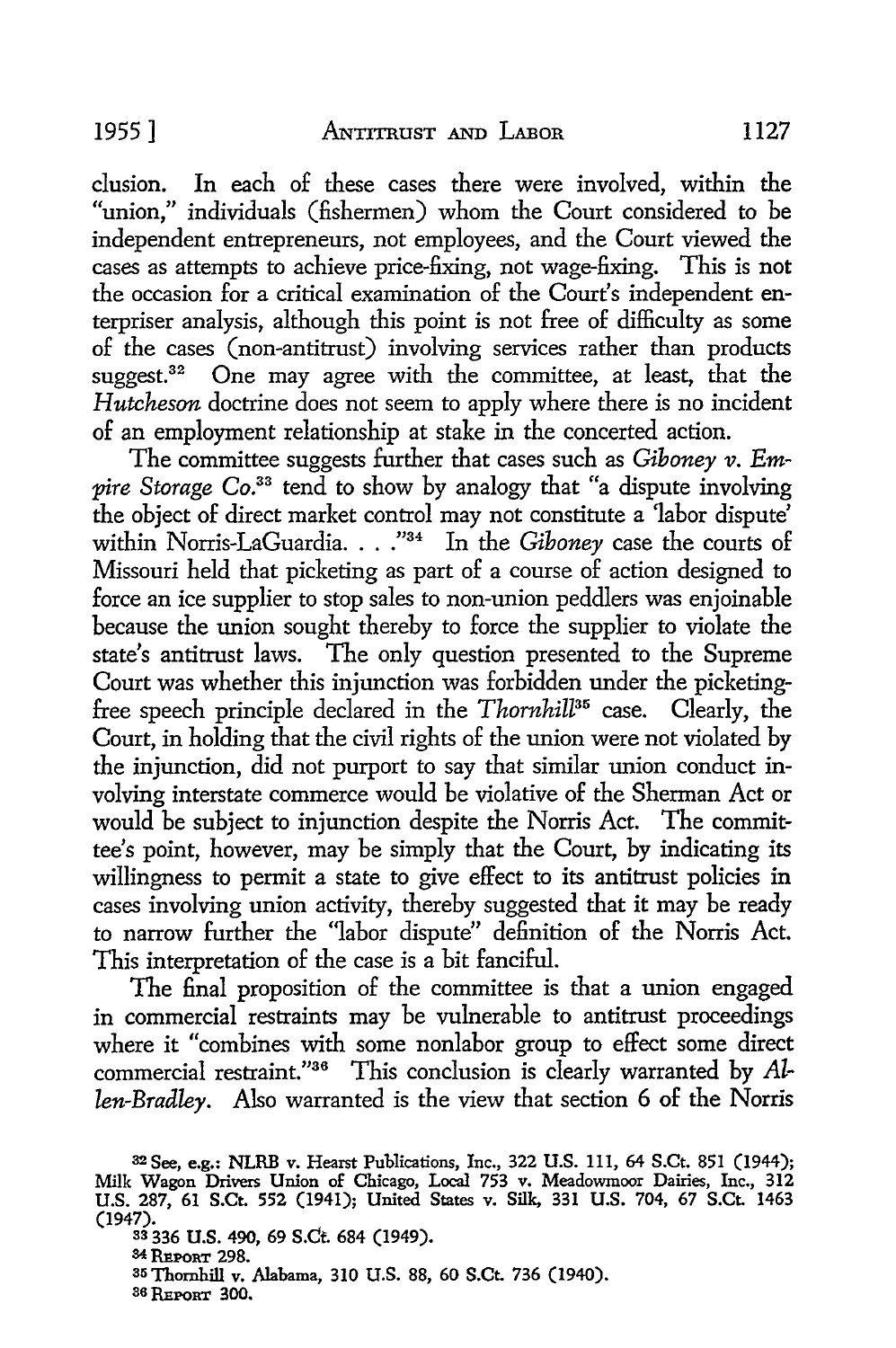Act, as construed in *United Brotherhood of Carpenters and Joiners of America v. United States*,<sup>37</sup> places serious obstacles in the path of the government or a private party in attempting to enforce against unions even those limited types of Sherman Act liability which still exist. The problem is to connect the union with the conduct of individual members or officers. It is noteworthy that the burden of proof here is much heavier than would be the case under ordinary agency principles or, indeed, under Taft-Hartley.38 This fact underlines further the point that existing possibilities of antitrust coverage of trade union conduct are limited.

### *The Survey of Relevant Provisions of* T *afe-Hartley*

In its brief survey of Taft-Hartley in relation to the problem of market restraints, the committee mentions only the so-called ''boycott" provisions of the act and points out that these reach union activities aimed at suppressing commercial competition in some circumstances, but not in others. Such activities are covered where they involve the elements of liability prescribed by section  $8(b)(4)$  of Title I. There must be a strike or an inducement of employees to strike or to refuse, in the course of their employment, to handle goods or perform services, where an object is some one of those proscribed. The broadest of the proscribed objects is stated in clause  $(A)$ , and includes, in substance, forcing one employer to cease doing business with another person. "Commercial restraints," as defined by the committee, are not specificially a proscribed object, but it is clear that if a union, in order to effect a commercial restraint, engages, for example, in secondary strike action, it violates the act. Primary concerted action, secondary action by persons otherwise than in the course of their employment, and sec-

37 330 U.S. 395, 67 S.Ct. 775 (1947).

38 Thus, §6 of the Norris-LaGuardia Act provides:

"No officer or member of any association or organization, and no association or organization participating or interested in a labor dispute, shall be held responsible or liable in any court of the United States for the unlawful acts of individual officers, members, or agents, except upon clear proof of actual participation in, or actual authorization of, such acts, or of ratification of such acts after actual knowledge thereof." 47 Stat. L. 71 (1932), 29 u.s.c. (1952) §106.

On the other hand, §2 of Title I of the Labor-Management Relations Act of 1947, in expressing what amounts to standard agency doctrine, states:

''When used in this Act-

"(13) In determining whether any person is acting as an 'agent' of another person so as to make such other person responsible for his acts, the question of whether the specific acts performed were actually authorized or subsequently ratified shall not be controlling." 67 Stat. L. 139, 29 U.S.C. (1952) §152 (13).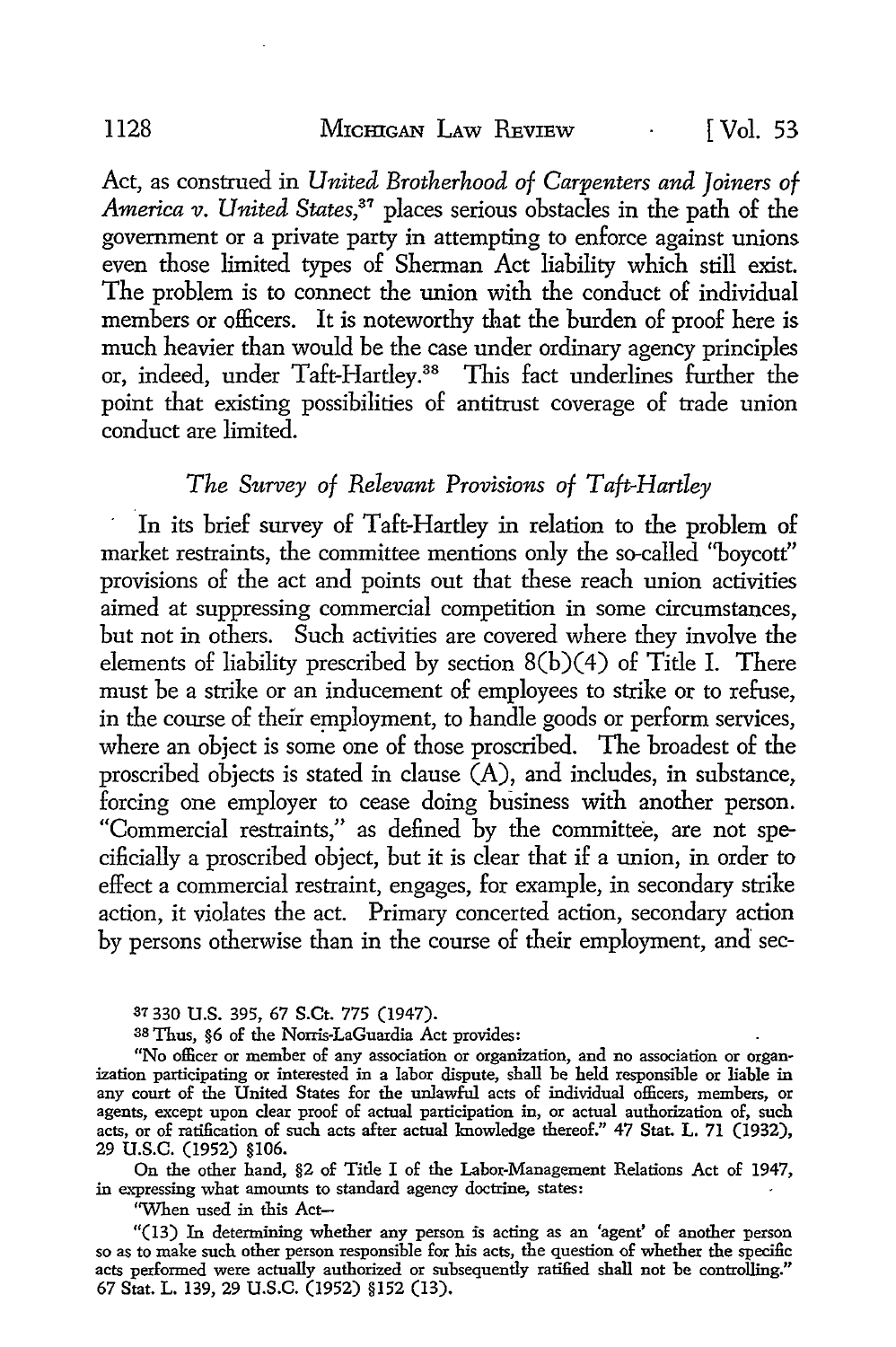ondary action not undertaken by the use of strike threats (for example, direct appeals to consumers or suppliers) are not covered by this provision even though intended to achieve commercial restraints. It is therefore true, as the committee states, that commercial restraints are covered under some circumstances but not others.

The committee does not mention section 8(b)(6) of Title I. This so-called "anti-featherbedding provision" makes it an unfair labor practice for a union "to cause or attempt to cause an employer to pay or deliver or agree to pay or deliver any money or other thing of value, in the nature of an exaction for services which are not performed or not to be performed." Perhaps the committee's recommendations do not encompass union "featherbedding'' demands. The proposal is to reach "only specific union activities which have as their direct object control of the market, such as fixing the kind or amount of products which may be used . . . ," and a demand for the employment of standby or unnecessary labor, as a response to technological change, could be considered as an indirect, rather than a direct, attempt to limit the kind of products which may be used. If so, the point is interesting in the light of the fact that the Thurman Arnold antitrust-labor policy as promulgated in 1939 contemplated that this type of union restraint should be subject to antitrust proceedings.<sup>39</sup> Possibly the committee considers the Taft-Hartley attack upon this problem to be adequate, or at least as expressing the extent of national policy, despite the limited interpretation of section 8(b)(6) which the Supreme Court has approved.40

In general it is the conclusion of the committee that the Taft-Hartley Act provides incomplete protection against union action which seeks commercial restraints. Moreover, the committee makes the point that, unlike the Sherman Act, proceedings under the Taft-Hartley Act may not be initiated by the government in the absence of formal complaints, and this is considered to be a weakness. There is no question as to the accuracy of the committee's judgment concerning the adequacy of Taft-Hartley from the point of view of the objectives which

39 Among the types of "unreasonable restraint" which were thought to be "unquestionable violations of the Sherman Act" (as of 1939) were "unreasonable restraints designed to compel the hiring of useless and unnecessary labor." See Mr. Arnold's letter to the Central Labor Union, AFL, of Indianapolis, 5 LAB. REL. REP. 316-317 (1939), reprinted in SMITH's CASES AND MATERIALS ON LABOR LAW, 2d ed., 408 (1953).

40 In American Newspaper Publishers Assn. v. NLRB, 345 U.S. 100, 73 S.Ct. 552 (1953), and NLRB v. Gamble Enterprises, Inc., 345 U.S. 117, 73 S.Ct. 560 (1953), the Court agreed with the NLRB that §8(b)(6) should not be construed to reach demands by a union that the employer hire unwanted labor. Thus, unless the demand is that the employer pay for services not offered, the section will not apply.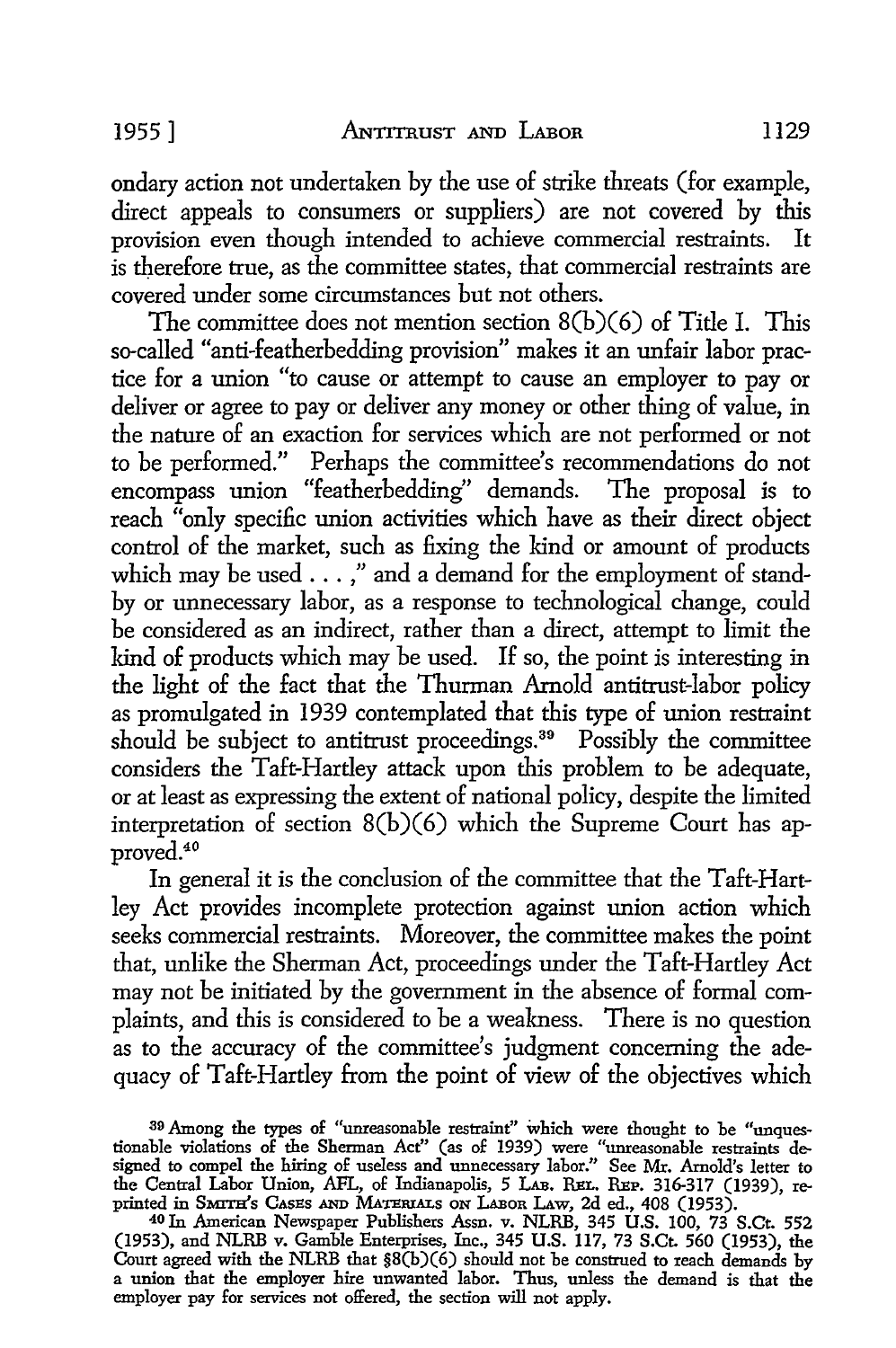the committee considers desirable. As the committee points out, the framers evidently believed that the new unfair labor practice provisions written into the law would reach broadly the types of undesirable union conduct which constituted the most serious problems. They wrote this law at a time when the extent of antitrust coverage of union activities was uncertain. Evidently, they elected not to focus specifically on the subject of commercial restraints.

## *The Committee's Conclusions and Recommendations*

The committee recommends "appropriate legislation" to prohibit union efforts "at outright market control," to the extent that "such commercial restraints" are not effectively curbed either by the antitrust laws or by the Labor-Management Relations Act.41 "Regarding such legislation," the committee makes three points: (a) the legislation "should cover only specific union activities" having as their "direct" object commercial restraints of the kinds mentioned; (b) the government should be empowered to proceed against such restraints "on its own initiative"; and (c) the legislation "should not contain provisions for private injunction." Thus, the committee takes no position on the question whether the proposed legislation should be incorporated in the antitrust laws, the Taft-Hartley Act, or a separate statute. Certain of the suggested remedial characteristics of the new law would depart from the pattern of either existing law.

The *Report* states, as its first recommendation, that the legislation "should cover only specific union activities which have as their direct object direct control of the market, such as fixing the kind or amount of products which may be used, produced or sold, their market price, the geographical area in which they may be sold, or the number of firms which may engage in their production or distribution."<sup>42</sup> The Adams dissent objects that "to the extent that the limits of challenged union conduct are defined in terms of 'object' (i.e., intent), the proposal is subject to potential abuse," and that "unlike the Taft-Hartley Act, it does not pinpoint specific malpractices in terms of a clearly delineated course of conduct."<sup>43</sup> Mr. Adams may be correct in his apprehensions. On the other hand, the committee may have in mind that the legislation should specify concretely the "specific union activities" which would be illegal. This point is left unclear by the *Report,* although it

41 REPORT 304. 42 Ibid. 43 REPORT 305.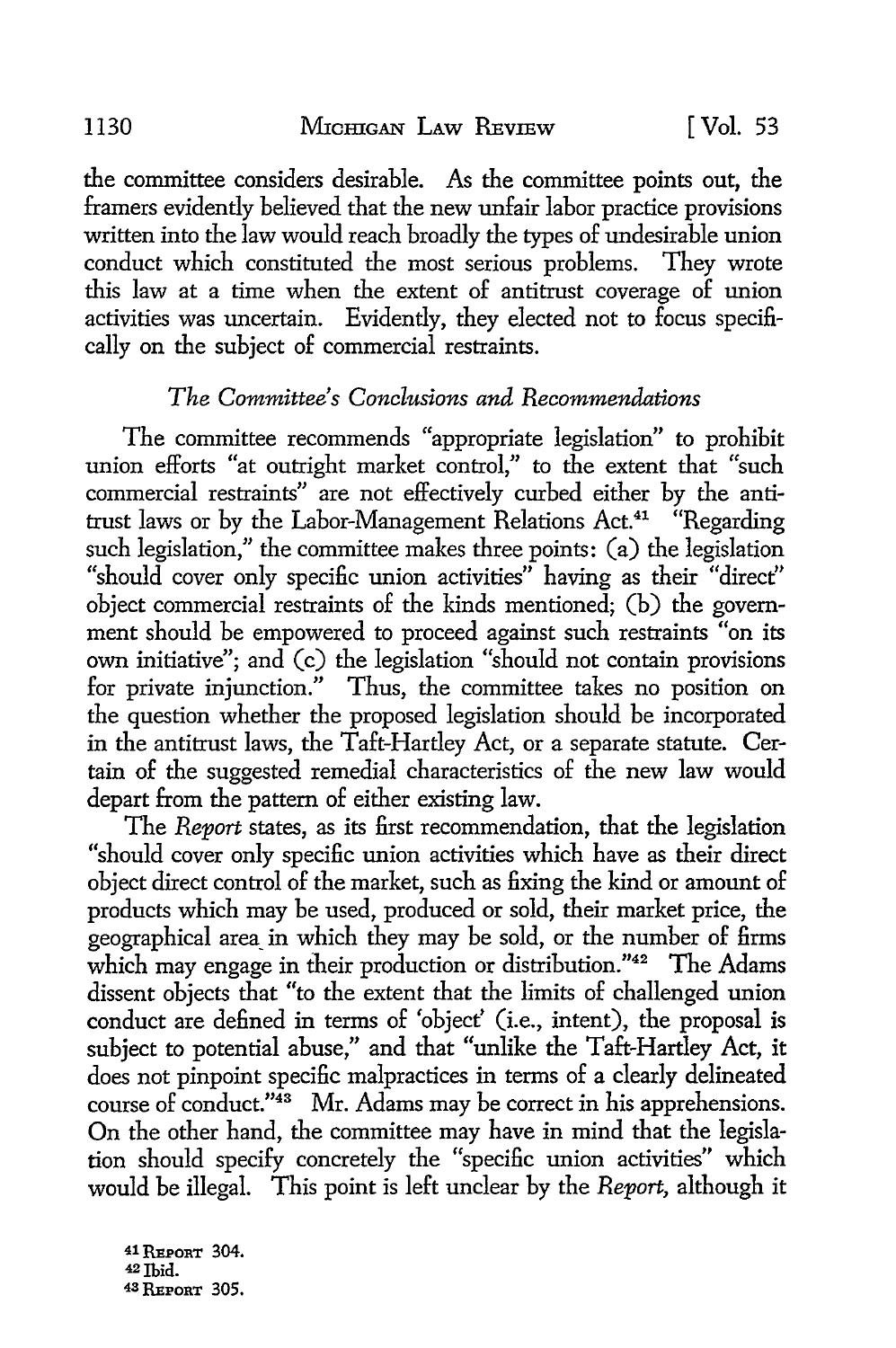may be supposed that some considerable difficulty would be encountered in framing statutory language which would be more "specific."

Certainly it is apparent that a statutory formula in the language used in the recommendation would present some interesting litigious possibilities. Under the proposal union action, to be covered by the prohibition, would have to have as its "direct'' object "direct" control of the market. By way of example, the use of the word "direct" as a dual modifier (or qualifier) could produce an interesting question whether the *Coronado* type of union conduct (tortious strike action intended either to force unionization, or to keep non-union products out of an interstate market in order to protect union wage scales) would be considered as having as a direct (or only an indirect) object direct (or only indirect) control of market price. Similarly, the question could arise whether the refusal of union workers to use certain labor-saving machinery (for example, the refusal of painters to use spray guns or rollers) would be considered as having as its direct object direct control of the "kind" of products produced or sold, or, on the other hand, as directly intended simply to preserve work for union members. Again, the question might be whether union-imposed production standards ( daily or hourly work limitations, for example, in the case of craftsmen) could be considered a form of "direct control" of the "amount of products which may be used," and, if so, whether a "direct object" of the union action. Too broad and loose an application of the suggested standard could result in the attempted prohibition of some kinds of union action which stern from considerations of self-interest and which, though possibly prejudicial to the interests of others, are nevertheless within the general privilege now accorded to labor.

I do not suggest that these illustrative questions should be decided one way or the other. I do believe, however, that in the area of labor relations law it is especially important for the legislator to think out clearly the policy which he proposes to write into law, and put the policy into language which will not require very much "filling in" by the judiciary. If the statutory language must, perforce, be cast in general terms out of sheer necessity or desperation, then I suggest that the legislative history should show as completely as possible, perhaps by enumeration of concrete illustrative examples,<sup>44</sup> the kinds of cases

<sup>44</sup> See, for example, the detailed pre-enactment consideration of the contemplated impact of certain amendments of the Fair Labor Standards Act in Conference Report, H. Rep. 1453 on H.R. 5856, 81st Cong., 1st sess., pp. 14 and 15 (1949).